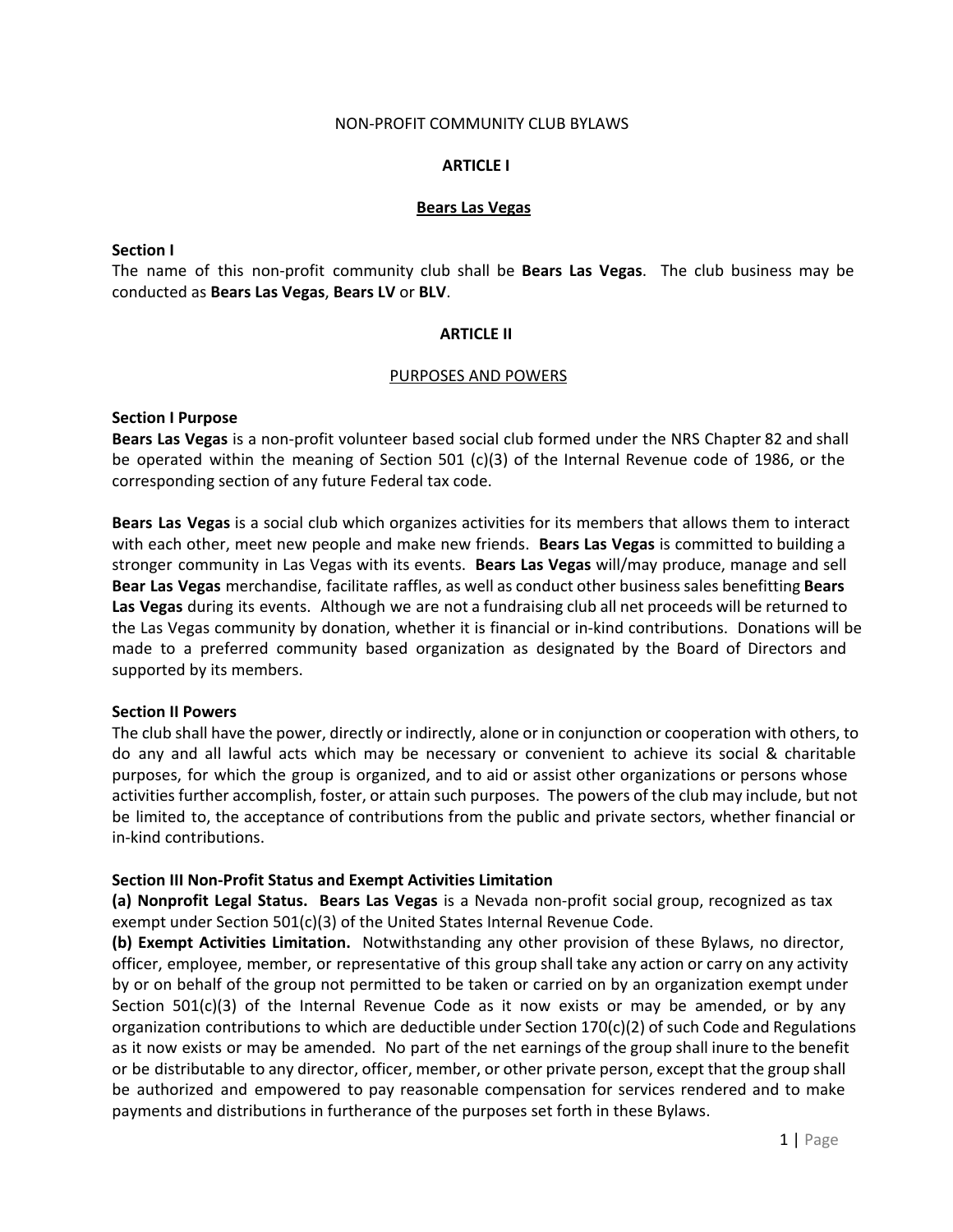**(c) Distribution Upon Dissolution.** Upon termination or dissolution of the **Bears Las Vegas**, any assets lawfully available for distribution shall be distributed to one (1) or more qualifying organizations described in Section 501(c)(3) of the 1986 Internal Revenue Code (or described in any corresponding provision of any successor statute) which organization or organizations have a charitable purpose which, at least generally, includes a purpose similar to the terminating or dissolving group.

The organization to receive the assets of the **Bears Las Vegas** hereunder shall be selected in the discretion of a majority of the managing body of the group, and if its members cannot so agree, then the recipient organization shall be selected pursuant to a verified petition in equity filed in a court of proper jurisdiction against the **Bears Las Vegas**, by one (1) or more of its managing body which verified petition shall contain such statements as reasonably indicate the applicability of this section. The court upon a finding that this section is applicable shall select the qualifying organization or organizations to receive the assets to be distributed, giving preference if practicable to organizations located within the State of Nevada.

In the event that the court shall find that this section is applicable but that there is no qualifying organization known to it which has a charitable purpose, which, at least generally, includes a purpose similar to the **Bears Las Vegas**, then the court shall direct the distribution of its assets lawfully available for distribution to the Treasurer of the State of Nevada to be added to the general fund.

## **ARTICLE III**

#### **MEMBERSHIP**

## **Section I Membership**

**Bears Las Vegas** is a volunteer based organization for Bears and their admirers. **Bears Las Vegas** defines "Bears" as a lifestyle choice for all gay men being inclusive of a "come as you are persona", accepting and supporting each other in a social setting to feel good in our own skin regardless of body type, age, national origin, disability, etc. Members of **Bears Las Vegas** will encourage each other to participate in all activities/functions organized by **Bears Las Vegas**, cultivating a stronger community. Members of **Bears Las Vegas** agree to adopt a "come as you persona" characterized by:

(a) Members understand that they are coming to a **Bears Las Vegas** event to have fun and meet lots of wonderful people, and will contribute to an environment free of drama and judgment.

(b) Members understand they participate voluntarily at all **Bears Las Vegas** events and will not hold **Bears Las Vegas**, its membership, or any organizations associated with **Bears Las Vegas** responsible for any loss or injury to its person or property.

(c) Members understand that organizers of **Bears Las Vegas** are not responsible for the cancellation or postponement of an event due to events/circumstances beyond their control or due to a natural disaster.

(d) Members understand that organizers of **Bears Las Vegas** may modify activities/meetings/events at any time, and the organizers will notify members of modifications as soon as possible.

(e) Members understand that the use of illegal substances is prohibited at all **Bears Las Vegas** events.

(f) Members understand that unless otherwise sanctioned by the venue, public nudity and public sex is prohibited at all **Bears Las Vegas** events.

(g) Members understand that photography and/or video recording may occur at any event at any time. **Bears Las Vegas** will not be held liable for photography taken by any member/attendee, unless otherwise prohibited by the venue. It is the members/attendees personal responsibility to inform the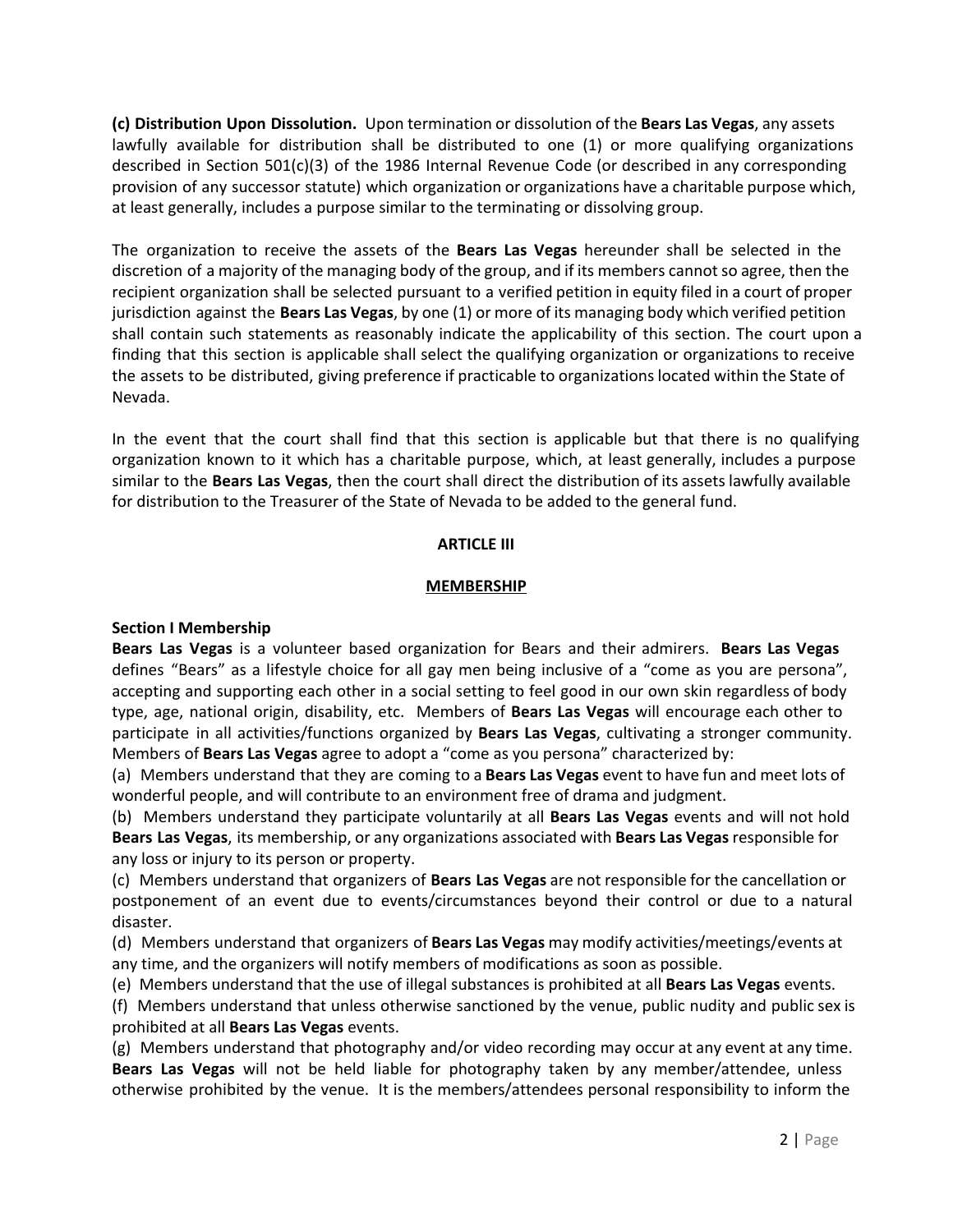photographer or videographer if they do not wish their picture/video to be taken while at a **Bears Las Vegas** event.

(h) Members understand that if they allow their picture/video to be taken of them while attending a **Bears Las Vegas** event the photograph/video is the property of the photographer (regardless if photographer is an agent of **Bears Las Vegas** or not), and may be used on the web, or in print form, or advertisement for another **Bears Las Vegas** event, or by the photographer for their designated use which is out of the control of **Bears Las Vegas**. Although **Bears Las Vegas** will encourage members to post pictures respectfully & responsibly, **Bears Las Vegas** has no control over where/how photos will be used if the photographer is not a **Bears Las Vegas** Board Member.

(I) Members will use discretion when posting information to the Bears Las Vegas website and Facebook page, and postings will be removed at the discretion of the site administrators if it violates club rules.

### **Section II Membership Classes**

### **(a) Associate Member**

**Bears Las Vegas** is an open-membership group. Anyone interested in attending meetings and/or events hosted by **Bears Las Vegas**, or those who wish to volunteer at events, are welcome and considered an associate member.

### **(b) Committee Members**

**Bears Las Vegas** is a social club which organizes activities for its members that allows them to interact with each other, meet new people, and make new friends. Associate members who volunteer to assist with plan, organizing and/or facilitate group activities will be considered a committee member.

### **(c) Voting members**

Any associate member who attends at least three (3) Member Meetings, or works as an active committee member, over a six-month period will become a Voting Member. Only Voting Members are allowed to vote on decisions brought before **Bears Las Vegas**. Any voting member who does not attend a meeting or work as an active committee member for six months, will become an associate member, and need to re-earn their voting membership status, if desired.

#### **ARTICLE IV**

#### **BOARD OF DIRECTORS**

#### **Section I Number of Directors**

(a) **Bears Las Vegas** shall have a board of directors consisting of at least three (3) but no more than five (5) executive directors. Within these limits, the board may increase or decrease the number of executive directors serving on the board, including for the purpose of staggering the terms of directors. (b) An advisory committee shall be created under Article VIII and are in good standing as set forth in Section IV of this article. Advisory board members shall be allowed to participate in all bi-annual & monthly meetings, executive board meetings, and special meetings. Advisory board will serve as an advisor only and will have the same voting privileges as a voting member as set forth in Article III (c) or such powers as designated by the board.

#### **Section II Powers**

The Board of Directors shall have the general power to manage and control the affairs and property of the **Bears Las Vegas**, and shall have full power, by majority vote, to adopt rules and regulations governing the action of the Board of Directors.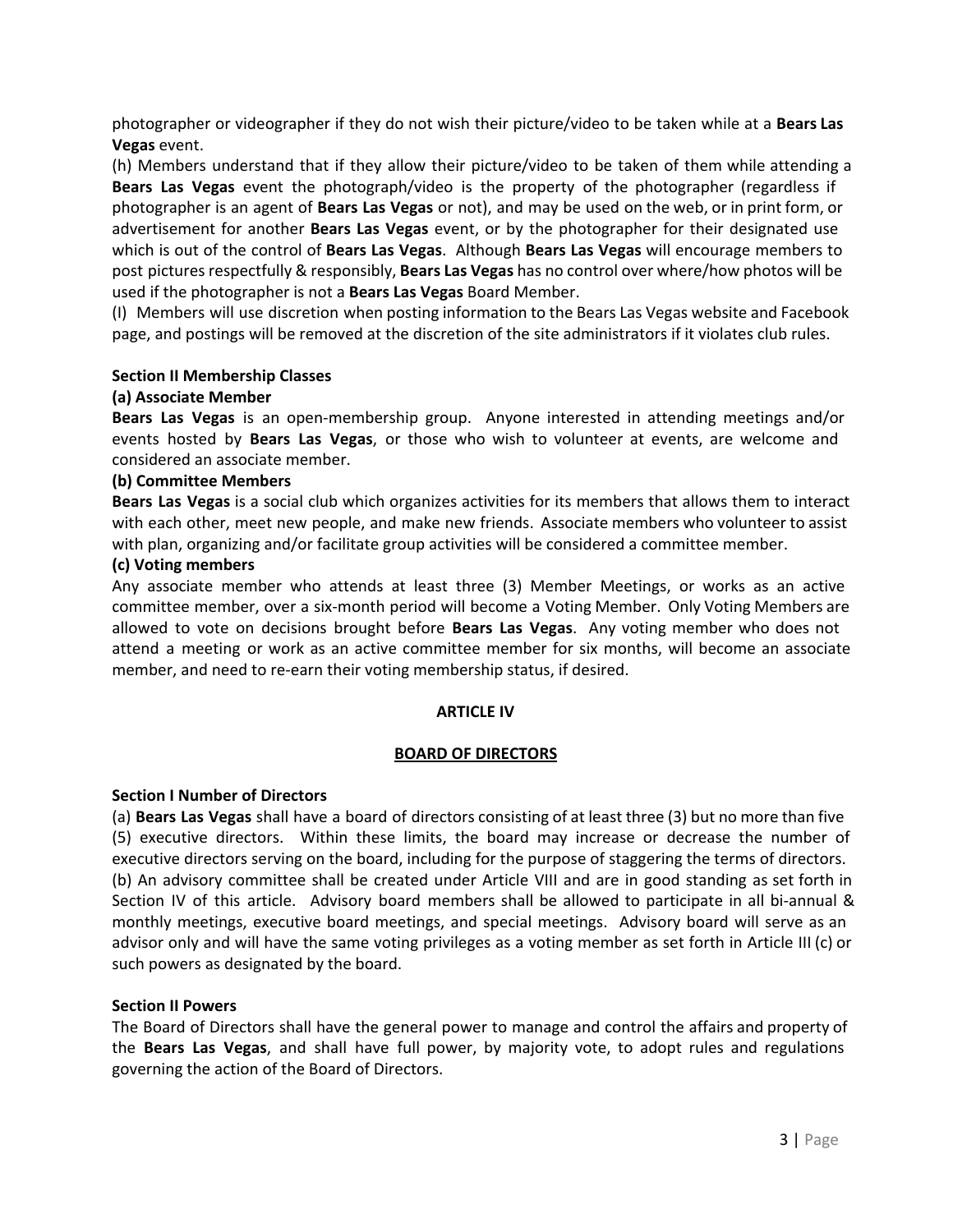## **Section III Terms**

(a) All directors shall be elected to serve a two (2) year term, however the term may be extended until a successor has been elected.

(b) Director terms shall be staggered so that approximately half the number of directors will end their terms in any given year.

(c) Directors may serve terms in succession.

(d) The term of office shall be considered to begin September 1 and end August 31 of the second year in office, unless the term is extended until such time a successor has been elected.

## **Section IV Qualifications and Election of Directors**

In order to be eligible to serve on the board of directors, the individual must be 18 years of age and an affiliate within the classification of committee member created by the board of directors. Directors will be elected at any board meeting by the majority vote of the existing board of directors. The election of directors to replace those who have fulfilled their term in office shall take place in September of each year.

## **Section V Vacancies**

The board of directors may fill vacancies due to the expiration of a director's term office, resignation, death, or removal of a director or may appoint new directors to fill a previously unfilled board position, subject to the maximum number of directors under these Bylaws.

(a) **Unexpected Vacancies**. Vacancies in the board of directors due to resignation, death or removal shall be filled by the board for the balance of the term of the director being replaced.

## **Section VI Resignation & Removal of Directors**

A director may resign from the Board of Directors at any time by giving notice of his resignation in writing addressed to the President or Secretary of the **Bears Las Vegas** or by presenting his written resignation at an annual, regular, or special meeting of the Board of Directors. A director who resigns from their position prior to the end of their two year term is not eligible to serve on the Advisory Board, unless good cause exists. Good cause reason and approval will be at the discretion of the current board of directors.

A director may be removed by two-thirds vote of the board of directors in the office, if:

(a) The director is absent and/or unexcused from two or more meetings of the board of directors in a twelve month period. The board president is empowered to excuse directors from attendance for a reason deemed adequate by the board president. The president shall not have the power to excuse him/herself from the board meeting attendance and in that case, the board vice president shall excuse the president. Or:

(b) For cause or no cause, if before any meeting of the board at which a vote on removal will be made the director in question is given electronic or written notification of the board's intention to discuss her/his case and is given the opportunity to be heard at a meeting of the board.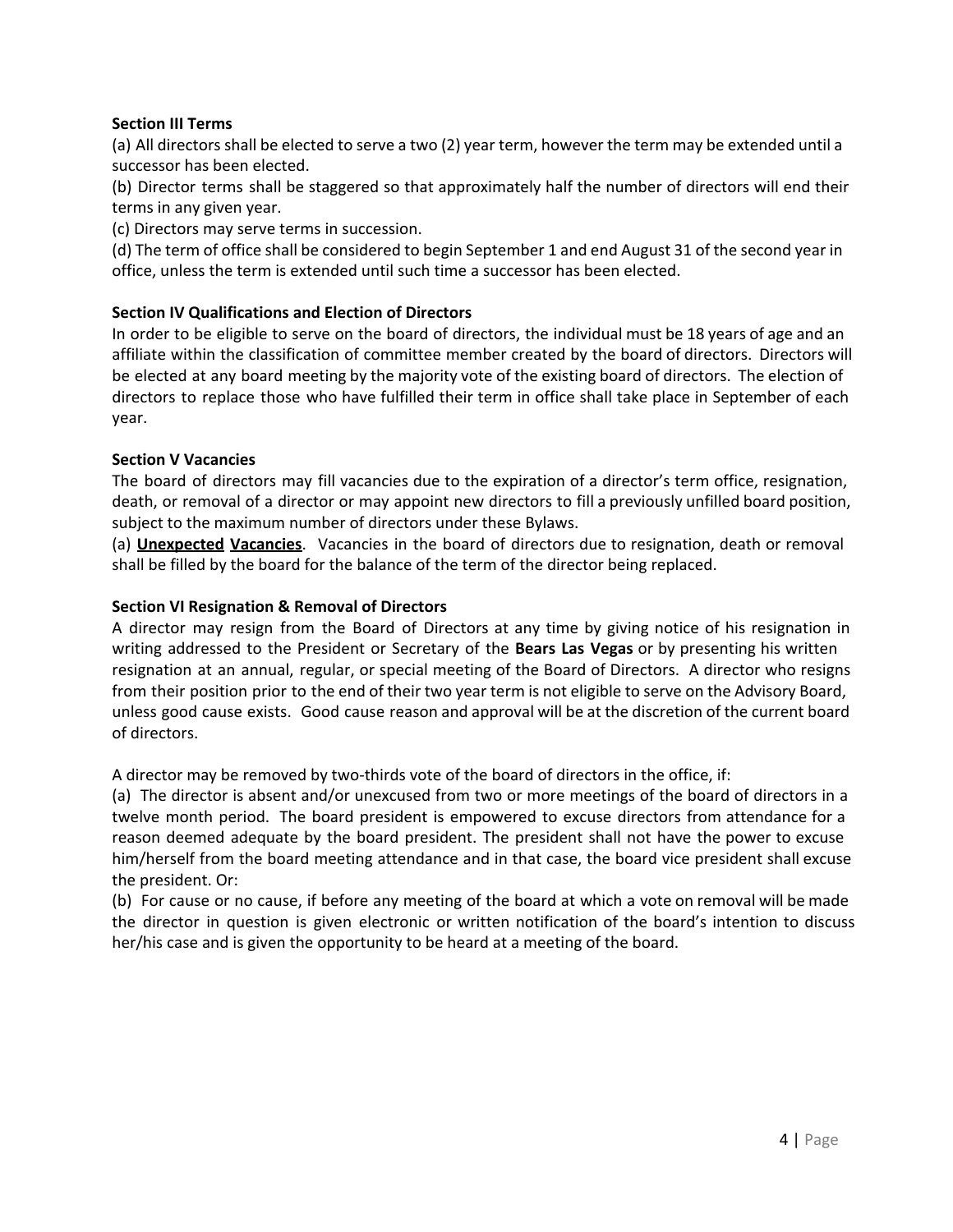## **Section VII Board Meetings**

**(a)Bi-annual and Regular Meetings**. The board of directors shall have a minimum of twelve (12) regular member meetings each calendar year at times and places fixed by the board. The Board of Directors shall hold an Executive Board meeting one (1) hour prior or immediately after each monthly meeting to discuss executive business, as deemed necessary by a majority of the Board. The Board of Directors shall hold a bi-annual election meeting in conjunction with the monthly board meetings at such time and place as the Board of Directors shall by resolution prescribe. The Board of Directors may by resolution prescribe the time and place of such other regular meetings. Board meetings shall be held upon four (4) days notice by first-class mail, electronic mail, facsimile transmission or means of electronic transmission to each Director at his address, phone and/or email as shown in the records of the **Bears Las Vegas**, or forty-eight (48) hours notice delivered personally or by telephone. If sent by mail, facsimile transmission, or electronic mail, the notice shall be deemed to be delivered upon its deposit in the mail or transmission system. Notice of meetings shall specify the place, day, and hour of meeting. The purpose of the meeting need not be specified.

**(b) Special Meetings**. Special meetings of the Board of Directors may be called by or at the request of the President or any two Directors. The person or persons authorized to call special meetings of the Board of Directors may fix any reasonable date, hour, and place, either within or without of Nevada, as the date, hour, and place for holding any special meeting of the Board called by them, but not the purpose of the meeting. A special meeting must be preceded by at least 24 hour notice to each director.

**(c) Waiver of Notice**. Any director may waive notice of any meeting, in accordance with Nevada Law.

## **Section VIII Manner of Acting**

(a) **Quorum & Proxies**. A majority of the total number of Directors in office shall constitute a quorum for the transaction of business at any meeting of the Board of Directors; but, if less than a majority of the Directors are present at said meeting, a majority of the Directors present may adjourn the meeting from time to time without further notice. Proxies shall be permitted.

(b) **Majority Vote**. Except as otherwise required by law or by the bylaws, the act of the majority of the directors present at a meeting at which a quorum is present shall be the act of the board.

(C) **Hung Board Decisions**. On the occasion that directors of the board are unable to make a decision based on a tied number of votes, the president or treasurer in the order of presence shall have the power to swing the vote based on his/her discretion.

(d) **Participation**. Except as required otherwise by law, or these Bylaws, directors may participate in a regular or special meeting through the use of any means of communication by which all directors participating may simultaneously hear each other during the meeting, including in person, internet video meeting or by telephonic conference call.

(e) **Informal Acton.** Any action may be taken without a meeting of the directors if consent in writing setting forth the action so taken shall be signed by all of the directors. Signatures may be collected in person or by electronic means i.e. text, facsimile etc.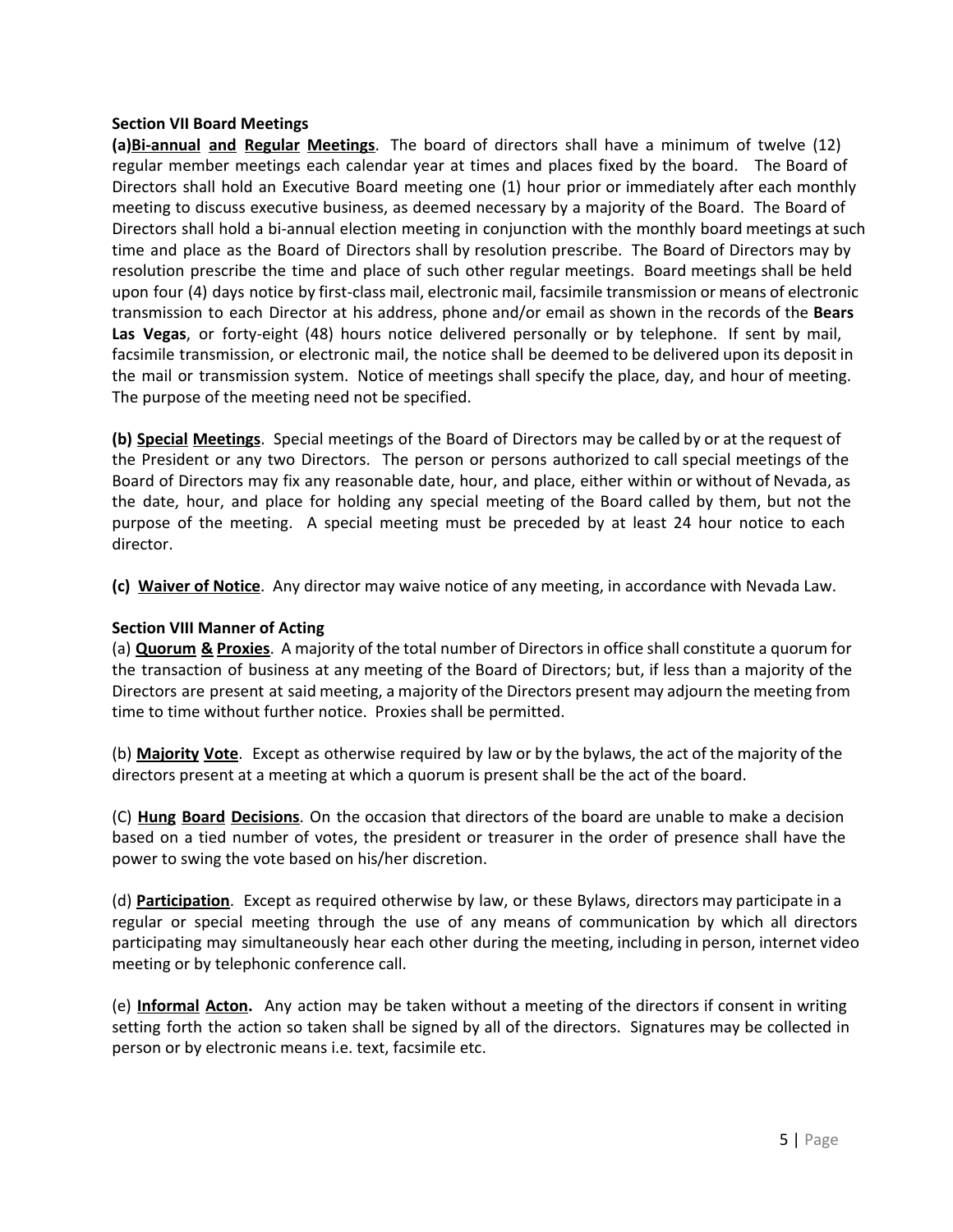## **Section IX Compensation for Board Service**

Directors shall receive no compensation for carrying out their duties as directors. The board may adopt policies providing for reasonable reimbursement of directors for expenses incurred in conjunction with carrying out board responsibilities, such as travel expenses to attend board meetings.

### **Section X Compensation for Professional Services by Directors**

Directors are not restricted from being remunerated for professional services provided to the group. Such remuneration shall be reasonable and fair to the group and must be reviewed and approved in accordance with the board Conflict of Interest policy and state law.

#### **ARTICLE VI**

### **OFFICERS**

### **Section I Board Officers**

The officers of the group shall be a board president, vice-president, secretary, treasurer, and executive committees chair, and all of whom shall be chosen by, and serve at the pleasure of, the board of directors. Each board officer shall have the authority and shall perform the duties set forth in these Bylaws or by resolution of the board or by direction of an officer authorized by the board to prescribe the duties and authority of other officers. The board may also appoint additional vice-presidents and such other officers as it deems expedient for the proper conduct of the business of the group, each of whom shall have such authority and shall perform such duties as the board of directors may determine. One person may hold two or more board offices, but no board officer may act in more than one capacity where action of two or more officers is required.

#### **Section II Term of Office**

Each officer shall serve a two-year term of office and may not serve more than three (3) consecutive terms of office. Unless unanimously elected by the board at the end of his/her three (3) year terms or to fill a vacancy in an officer position, each board officer's term of office shall begin upon the adjournment of the board meeting at which elected and shall end upon the adjournment of the board meeting during which a successor is elected.

#### **Section III Removal and Resignation**

The board of directors may remove an officer at any time, with or without cause. Any officer may resign at any time by giving written notice to the group without prejudice to the rights, if any, of the group under any contract to which the officer is a party. Any resignation shall take effect at the date of the receipt of the notice or at any later time specified in the notice, unless otherwise specified in the notice. The acceptance of the resignation shall not be necessary to make it effective.

#### **Section IV Board President**

The President shall be the chief executive officer of the **Bears Las Vegas** and, in general, shall supervise and control all of the business and affairs of the **Bears Las Vegas**. He may sign, with the Secretary or any other proper Officer of the **Bears Las Vegas** authorized by the Board of Directors, any deeds, mortgages, bonds, contracts, or other instruments or documents which the Board of Directors has authorized to be executed; and he shall perform all such other duties as may be prescribed by the Board of Directors from time to time.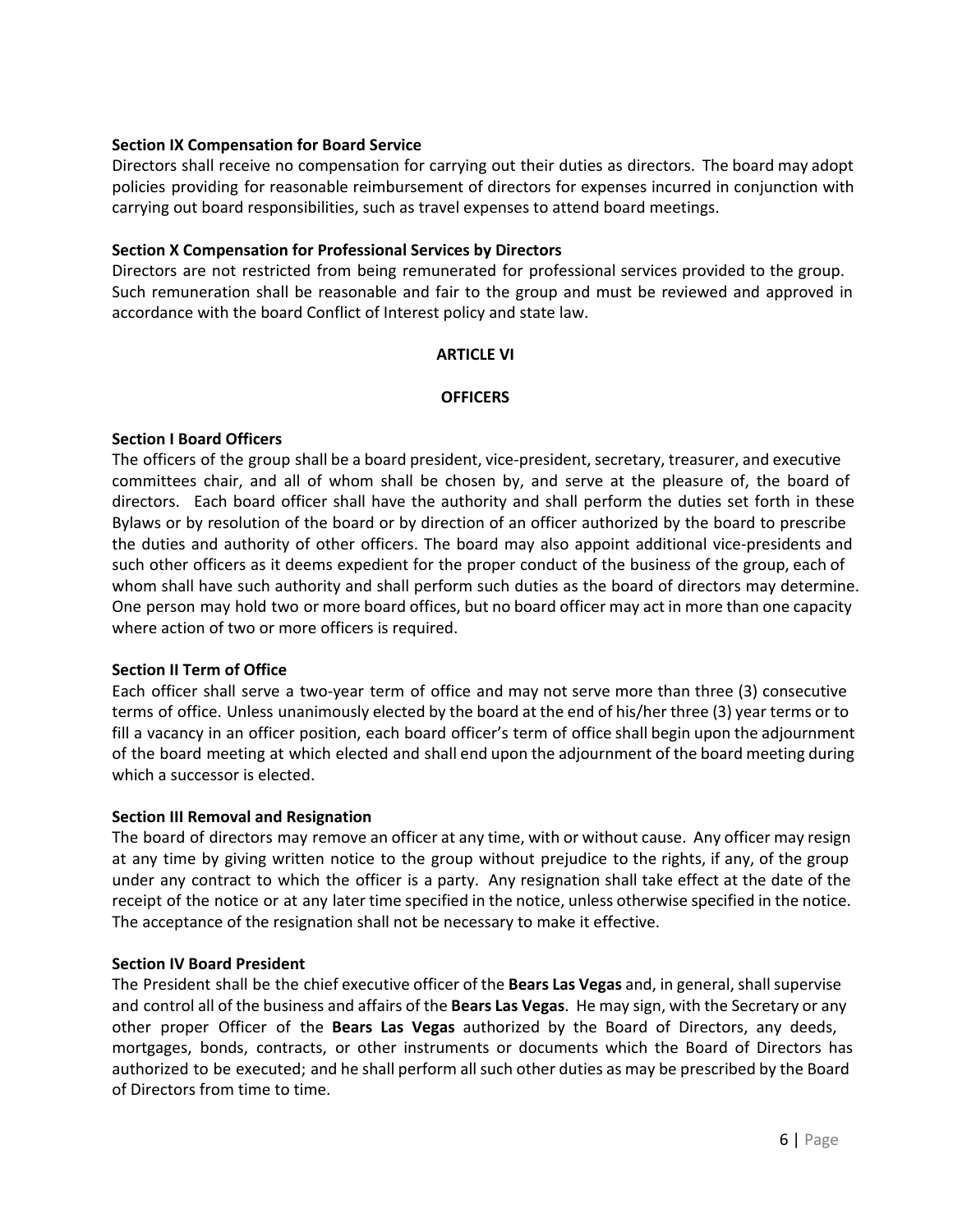### **Section V Vice President**

In the absence or disability of the board president, the ranking vice-president or vice-president designated by the board of directors shall perform the duties of the board president. When so acting, the vice-president shall have all the powers of and be subject to all the restrictions upon the board president. The vice-president shall have such other powers and perform such other duties prescribed for them by the board of directors or the board president. The vice-president shall normally accede to the office of board president upon the completion of the board president's term of office.

### **Section VI Secretary**

The secretary shall keep or cause to be kept a book of minutes of all meetings and actions of directors and committees of directors. The minutes of each meeting shall state the time and place that it was held and such other information as shall be necessary to determine the actions taken and whether the meeting was held in accordance with the law and these Bylaws. The secretary shall cause notice to be given of all meetings of directors and committees as required by the Bylaws. The secretary shall have such other powers and perform such other duties as may be prescribed by the board of directors or the board president. The secretary may appoint, with approval of the board, a director to assist in performance of all or part of the duties of the secretary.

### **Section VII Treasurer**

The treasurer shall be the lead director for oversight of the financial condition and affairs of the group. The treasurer shall oversee and keep the board informed of the financial condition of the group and of audit or financial review results. In conjunction with other directors or officers, the treasurer shall oversee budget preparation and shall ensure that appropriate financial reports, including an account of major transactions and the financial condition of the group, are made available to the board of directors on a timely basis or as may be required by the board of directors. The treasurer shall perform all duties properly required by the board of directors or the board president. The treasurer may appoint, with approval of the board a qualified fiscal agent or member of the staff to assist in performance of all or part of the duties of the treasurer.

## **Section VIII Executive Committees Chair**

The Executive Committee Chair shall be responsible for the creation and management of, and serve as advisor to, all regular committees formed under Article III of the bylaws. The Executive Committee Chairman will nominate all Committee Chairman and Vice Chairman, to be ratified and approved by an affirmative vote of a majority of the Board of Directors.

## **Article VII**

## **REGULAR COMMITTIEES**

#### **Section I. Purposes**

The Board of Directors may establish such regular committees to assist it in the performance of its duties as it considers appropriate.

#### **Section II. Number, Election, and Term of Office.**

The Executive Committee Chair and the specific Committee Chair shall determine the number of volunteers of each regular committee. Members of each regular committee shall be appointed by the Committee Chair and shall serve until resignation. Removal of Committee Chair can be determined by the affirmative vote of a majority of the Board of Directors.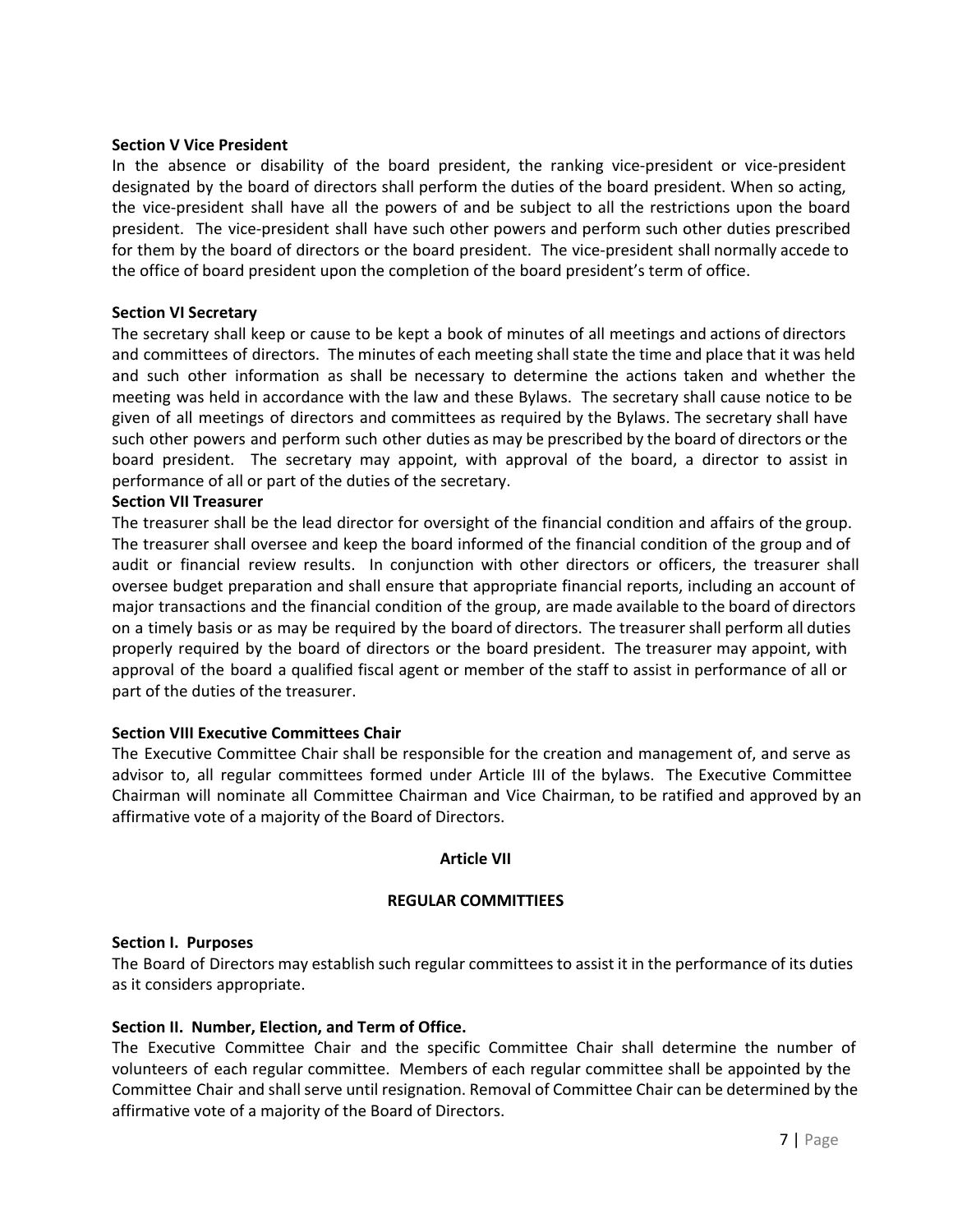## **Section III. Officers.**

The Executive Committee Chair may designate from among the members of each regular committee a Chairman and Vice Chairman of such committee. The Chairman and Vice Chairman of each such committee shall have such duties as the Executive Committee Chair prescribes.

### **Section IV Vacancies.**

The Committee Chair shall fill vacancies in the membership of any committee.

#### **Section V. Powers.**

Each regular committee shall have such powers as the Board of Directors may grant it consistent with law, the Articles of Incorporation, and the Bylaws.

### **ARTICLE VIII**

### **ADVISORY COMMITTEE**

#### **Section I. Purpose.**

The purpose of the advisory committee shall be to advise the Board of Directors on such matters relating to the **Bears Las Vegas**.

### **Section II Membership.**

Membership is comprised of former executive board members, who have completed at least one full two-year term, remain in good standing and maintain active participation in the group as outlined in Article III (c). Members shall serve until resignation or removal by the affirmative unanimous vote of the Board of Directors.

#### **Section 3. Powers.**

Each advisory committee shall have the power to advise the Board of Directors and such other powers as the Board of Directors may grant it consistent with law, the Articles of Incorporation, and the Bylaws.

## **ARTICLE IX**

#### **CONTRACTS, CHECKS, LOANS, INDEMNIFICATION AND RELATED MATTERS**

#### **Section I Contracts and other Writings**

The Board of Directors may authorize any Officer or Officers, agent or agents of the **Bears Las Vegas**, in addition to or in place of the Officers so authorized by the Bylaws, to enter into a contract or execute and deliver any instrument or document in the name and on behalf of the **Bears Las Vegas**, and such authority may be general or confined to specific instances.

#### **Section II Checks, Drafts**

All checks, drafts or orders for the payment of money, notes or other evidences of indebtedness issued in the name of the **Bears Las Vegas**, shall be signed by such Officer or Officers and/or agent or agents of the **Bears Las Vegas** and in such manner as shall from time to time be determined by resolution of the Board of Directors.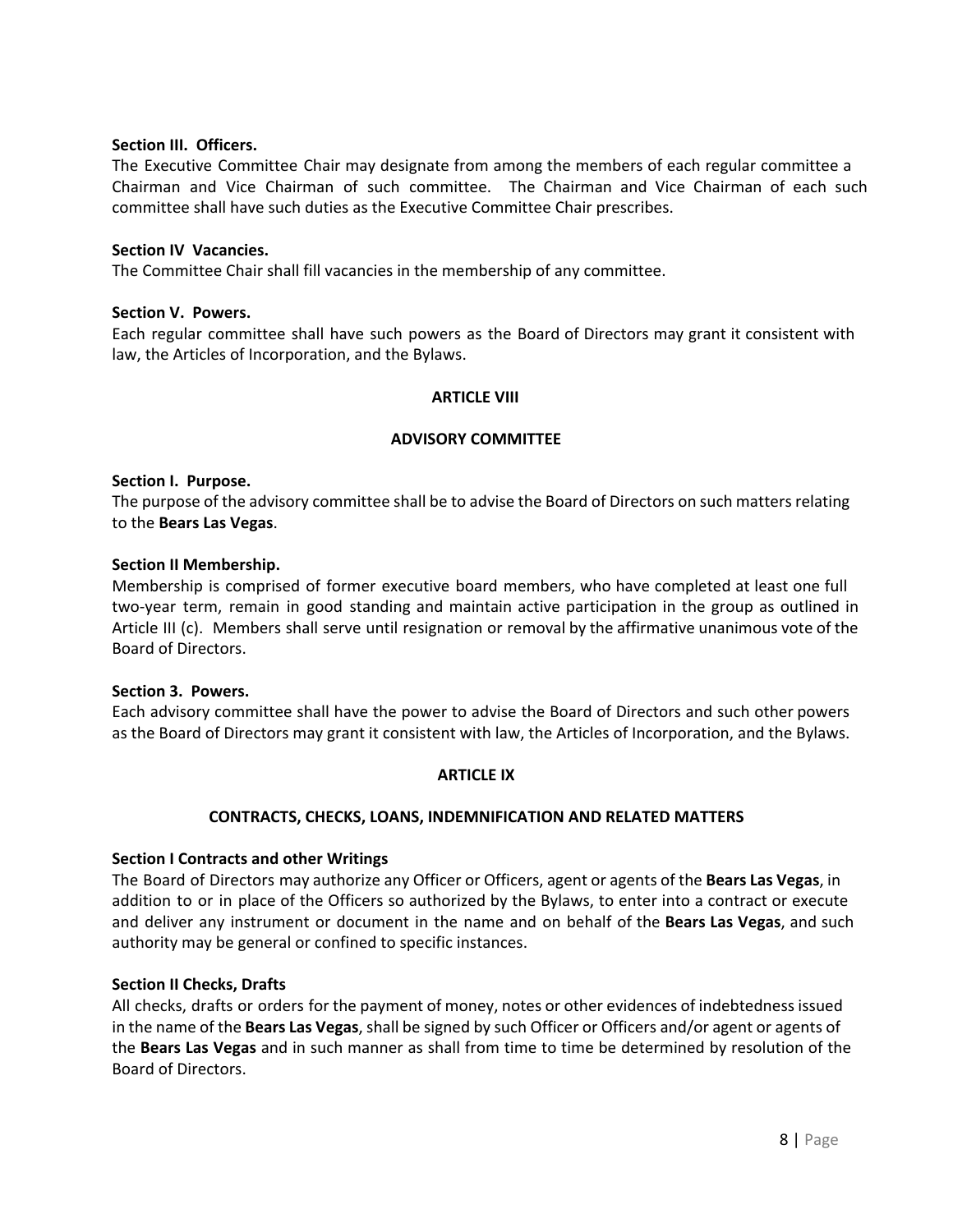### **Section III Deposits**

All funds of the **Bears Las Vegas** not otherwise employed shall be deposited from time to time to the credit of the group in such banks, trust companies, or other depository as the board or a designated committee of the board may select.

### **Section IV Loans**

No loans shall be contracted on behalf of **Bears Las Vegas** and no evidence of indebtedness shall be issued in its name unless authorized by resolution of the board. Such authority may be general or confined to specific instances.

### **Section V Indemnification**

(a) Mandatory Indemnification. The group shall indemnify a director or former director, who was wholly successful, on the merits or otherwise, in the defense of any proceeding to which he or she was a party because he or she is or was a director of the group against reasonable expenses incurred by him or her in connection with the proceedings.

(b) Permissible Indemnification. The group shall indemnify a director or former director made a party to a proceeding because he or she is or was a director of the group, against liability incurred in the proceeding, if the determination to indemnify him or her has been made in the manner prescribed by the law and payment has been authorized in the manner prescribed by law.

(c) Advance for Expenses. Expenses incurred in defending a civil or criminal action, suit or proceeding may be paid by the group in advance of the final disposition of such action, suit or proceeding, as authorized by the board of directors in the specific case, upon receipt of (I) a written affirmation from the director, officer, employee or agent of his or her good faith belief that he or she is entitled to indemnification as authorized in this article, and (II) an undertaking by or on behalf of the director, officer, employee or agent to repay such amount, unless it shall ultimately be determined that he or she is entitled to be indemnified by the group in these Bylaws.

(d) Indemnification of Officers, Agents and Employees. An officer of the group who is not a director is entitled to mandatory indemnification under this article to the same extent as a director. The group may also indemnify and advance expenses to an employee or agent of the group who is not a director, consistent with Montana Law and public policy, provided that such indemnification, and the scope of such indemnification, is set forth by the general or specific action of the board or by contract.

## **ARTICLE X**

#### **MISCELLANEOUS**

#### **Section I Books and Records**

The **Bears Las Vegas** shall keep correct and complete books and records of account and also shall keep minutes of the proceedings of its Board of Directors and committees having any of the authority of the Board of Directors. Financial reviews will be available at every meeting.

#### **Section II Fiscal Year**

The fiscal year of the group shall be from January 1 to December 31 of each year.

## **Section III Conflict of Interest**

The board shall adopt and periodically review a conflict of interest policy to protect the group's interest when it is contemplating any transaction or arrangement which may benefit any director, officer, employee, affiliate, or member of a committee with board-delegated powers.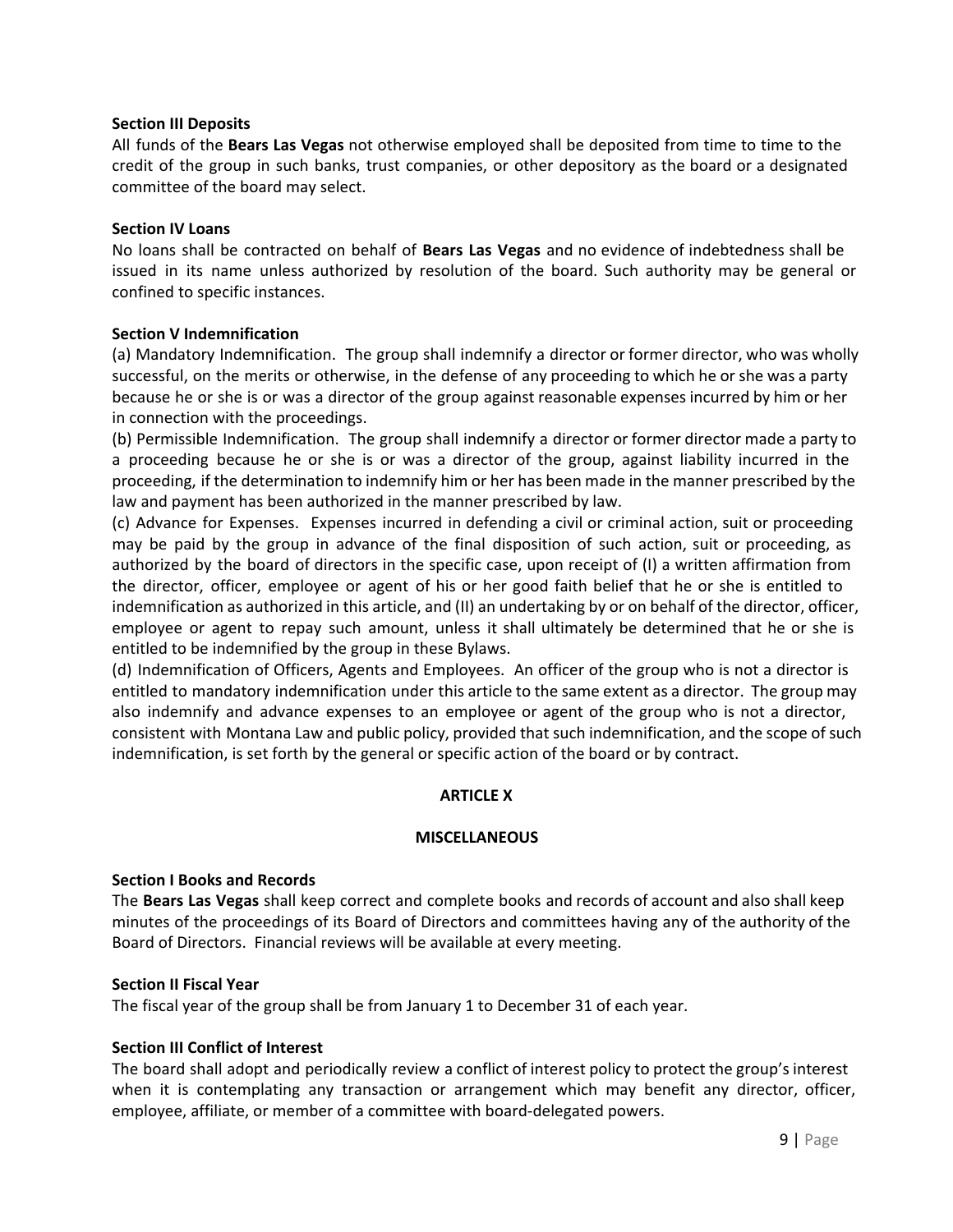### **Section IV Nondiscrimination Policy**

The officers, directors, committee members, employees, and persons served by this group shall be selected entirely on a nondiscriminatory basis with respect to age, sex, race, religion, national origin, sexual orientation or gender identity. It is the policy of **Bears Las Vegas** not to discriminate on the basis of race, creed, ancestry, marital status, gender or gender identification, sexual orientation, age, physical disability, veteran's status, political service or affiliation, color, religion, or national origin.

### **Section V Bylaw Amendment**

The Bylaws may be altered, amended or repealed and new Bylaws may be adopted by majority vote of the Board of Directors present at any annual, regular or special meeting, if at least fifteen (15) days written notice is given of intention to alter, amend or repeal the Bylaws or to adopt new Bylaws at such meeting., provided, however,

(a) that no amendment shall be made to these Bylaws which would cause the group to cease to qualify as an exempt group under Section 501 (c)(3) of the Internal Revenue Code of 1986, or the corresponding section of any future Federal tax code; and,

(b) that an amendment does not affect the voting rights of directors. An amendment that does affect the voting rights of directors further requires ratification by a two-thirds vote of a quorum of directors at a Board meeting.

### **ARTICLE XI**

## **COUNTERTERRORISM AND DUE DILIGENCE POLICY**

In furtherance of its exemption by contributions to other organizations, domestic or foreign, **Bears Las Vegas**. shall stipulate how the funds will be used and shall require the recipient to provide the group with detailed records and financial proof of how the funds were utilized.

Although adherence and compliance with the US Department of the Treasury's publication the "Voluntary Best Practice for US. Based Charities" is not mandatory, **Bears Las Vegas** willfully and voluntarily recognizes and puts to practice these guidelines and suggestions to reduce, develop, re-evaluate and strengthen a risk-based approach to guard against the threat of diversion of charitable funds or exploitation of charitable activity by terrorist organizations and their support networks.

**Bears Las Vegas** shall also comply and put into practice the federal guidelines, suggestion, laws and limitation set forth by pre-existing U.S. legal requirements related to combating terrorist financing, which include, but are not limited to, various sanctions programs administered by the Office of Foreign Assets Control (OFAC) in regard to its foreign activities.

#### **ARTICLE XII**

#### **DOCUMENT RETENTION POLICY**

#### **Section I Purpose**

The purpose of this document retention policy is establishing standards for document integrity, retention, and destruction and to promote the proper treatment of **Bears Las Vegas** records.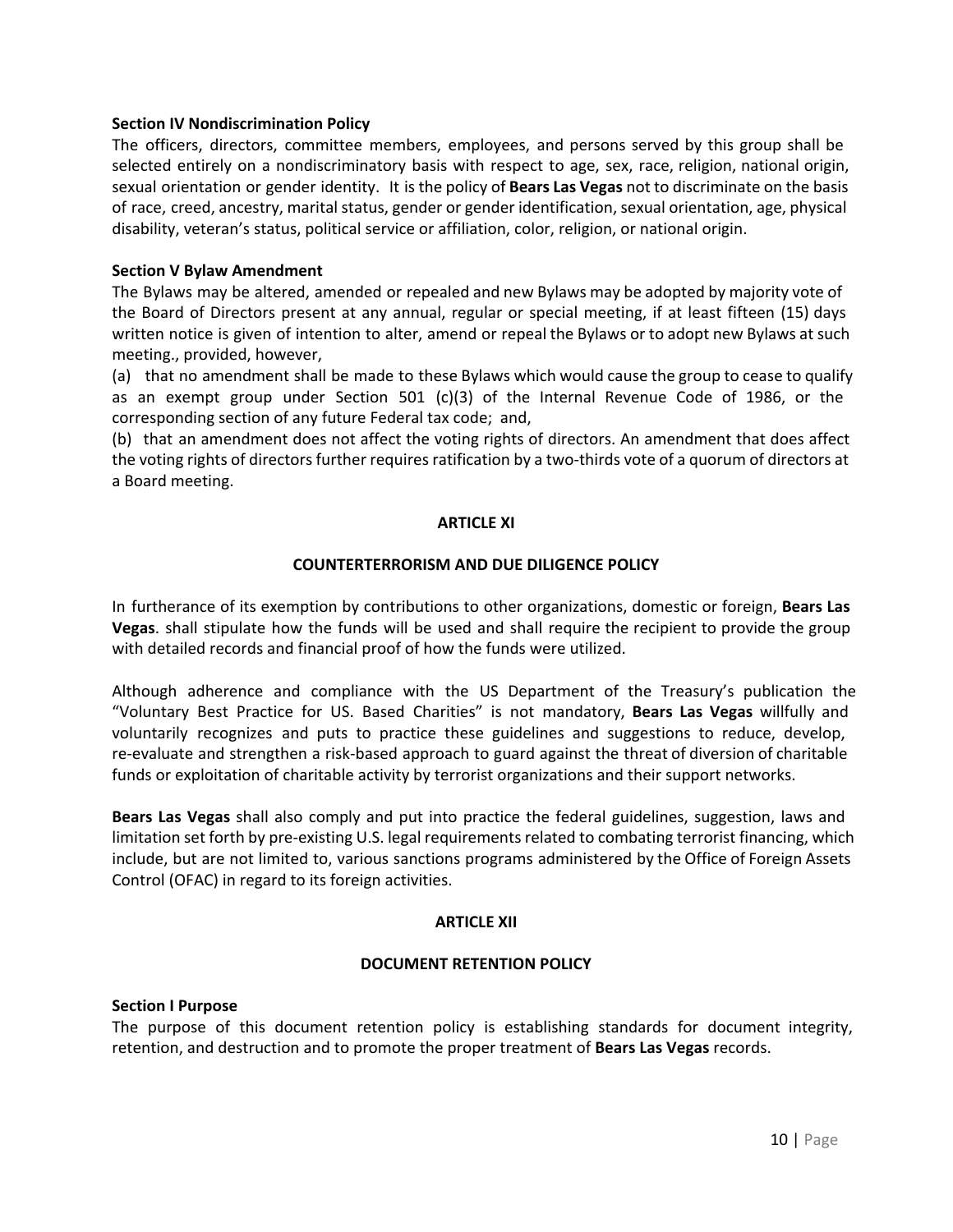### **Section II Policy**

**(a) General Guidelines**. Records should not be kept if they are no longer needed for the operation of the business or required by law. Unnecessary records should be eliminated from the files. The cost of maintaining records is an expense which can grow unreasonably if good housekeeping is not performed. A mass of records also makes it more difficult to find pertinent records.

From time to time, **Bears Las Vegas** may establish retention or destruction policies or schedules for specific categories of records in order to ensure legal compliance, and also to accomplish other objectives, such as preserving intellectual property and cost management. Several categories of documents that warrant special consideration are identified below. While minimum retention periods are established, the retention of the documents identified below and of documents not included in the identified categories should be determined primarily by the application of the general guidelines affecting document retention, as well as the exception for litigation relevant documents and any other pertinent factors.

(b). **Exception for Litigation Relevant Documen**ts. **Bears Las Vegas** expects all officers, directors, and employees to comply fully with any published records retention or destruction policies and schedules, provided that all officers, directors, and employees should note the following general exception to any stated destruction schedule: If you believe, or the **Bears Las Vegas** informs you, that corporate records are relevant to litigation, or potential litigation (i.e. a dispute that could result in litigation), then you must preserve those records until it is determined that the records are no longer needed. That exception supersedes any previously or subsequently established destruction schedule for those records.

## (c) **Minimum Retention Periods for Specific Categories**

(i) **Group Documents**. Group records include the group's By-Laws and IRS Form 1023 and Application for Exemption. Group records should be retained permanently. IRS regulations require that the Form 1023 be available for public inspection upon request.

(ii) **Tax Records**. Tax records include, but may not be limited to, documents concerning payroll, expenses, proof of contributions made by donors, accounting procedures, and other documents concerning the group's revenues. Tax records should be retained for at least seven years from the date of filing the applicable return.

(iii) **Employment Records/Personnel Records**. State and federal statutes require the group to keep certain recruitment, employment and personnel information. The group should also keep personnel files that reflect performance reviews and any complaints brought against the group or individual employees under applicable state and federal statutes. The group should also keep in the employee's personnel file all final memoranda and correspondence reflecting performance reviews and actions taken by or against personnel. Employment applications should be retained for three years. Retirement and pension records should be kept permanently. Other employment and personnel records should be retained for seven years.

(iv) **Board and Board Committee Materials**. Meeting minutes should be retained in perpetuity in the group's minute book. A clean copy of all other Board and Board Committee materials should be kept for no less than three years by the group.

(v) **Press Releases/Public Filings**. The group should retain permanent copies of all press releases and publicly filed documents under the theory that the group should have its own copy to test the accuracy of any document a member of the public can theoretically produce against the group.

(vi) **Legal Files.** Legal counsel should be consulted to determine the retention period of particular documents, but legal documents should generally be maintained for a period of ten years.

(vii) **Marketing and Sales Documents**. The group should keep final copies of marketing and sales documents for the same period of time it keeps other corporate files, generally three years. An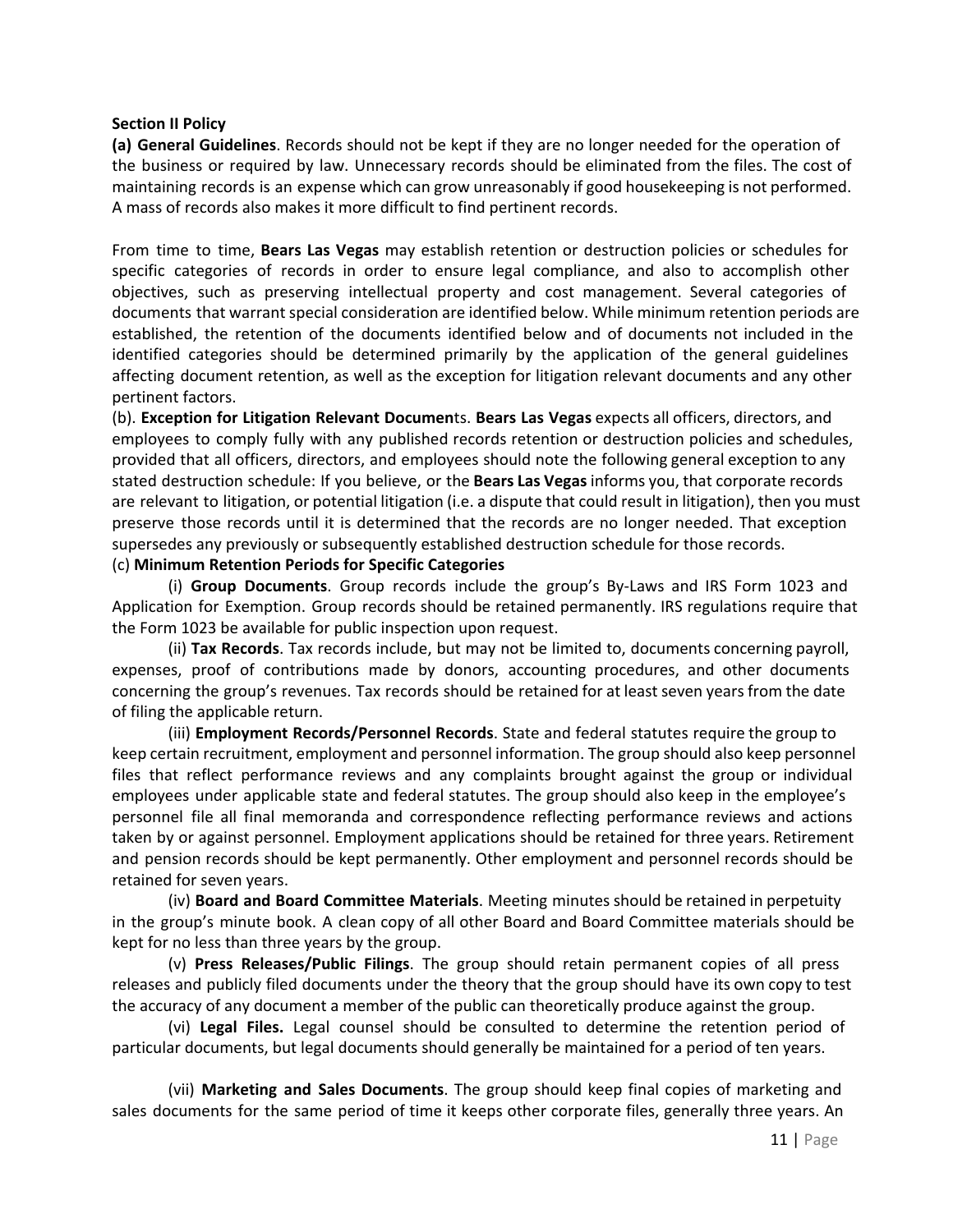exception to the three-year policy may be sales invoices, contracts, leases, licenses, and other legal documentation. These documents should be kept for at least three years beyond the life of the agreement.

(vii) **Development/Intellectual Property and Trade Secrets.** Development documents are often subject to intellectual property protection in their final form (e.g., patents and copyrights). The documents detailing the development process are often also of value to the group and are protected as a trade secret where the group:

(1) derives independent economic value from the secrecy of the information; and

(2) has taken affirmative steps to keep the information confidential.

The group should keep all documents designated as containing trade secret information for at least the life of the trade secret.

(x) **Contracts.** Final, execution copies of all contracts entered into by the group should be retained. The group should retain copies of the final contracts for at least three years beyond the life of the agreement, and longer in the case of publicly filed contracts.

(xi) **Correspondence.** Unless correspondence falls under another category listed elsewhere in this policy, correspondence should generally be saved for two years.

(xii) **Banking and Accounting**. Accounts payable ledgers and schedules should be kept for seven years. Bank reconciliations, bank statements, deposit slips and checks (unless for important payments and purchases) should be kept for three years. Any inventories of products, materials, and supplies and any invoices should be kept for seven years.

(xiii) **Insurance.** Expired insurance policies, insurance records, accident reports, claims, etc. should be kept permanently.

(xiv) **Audit Records.** External audit reports should be kept permanently. Internal audit reports should be kept for three years.

(d) **Electronic Mail.** E-mail that needs to be saved should be either:

(i) printed in hard copy and kept in the appropriate file; or

(ii) downloaded to a computer file and kept electronically or on disk as a separate file. The retention period depends upon the subject matter of the e-mail, as covered elsewhere in this policy.

## **ARTICLE XIII**

## **Transparency and Accountability**

## **Disclosure of Financial Information With The General Public**

## **Section I Purpose**

By making full and accurate information about its mission, activities, finances, and governance publicly available, **Bears Las Vegas** practices and encourages transparency and accountability to the general public. This policy will:

(a) Indicate which documents and materials produced by the group are presumptively open to staff and/or the public

(b) Indicate which documents and materials produced by the group are presumptively closed to staff and/or the public

(c) Specify the procedures whereby the open/closed status of documents and materials can be altered.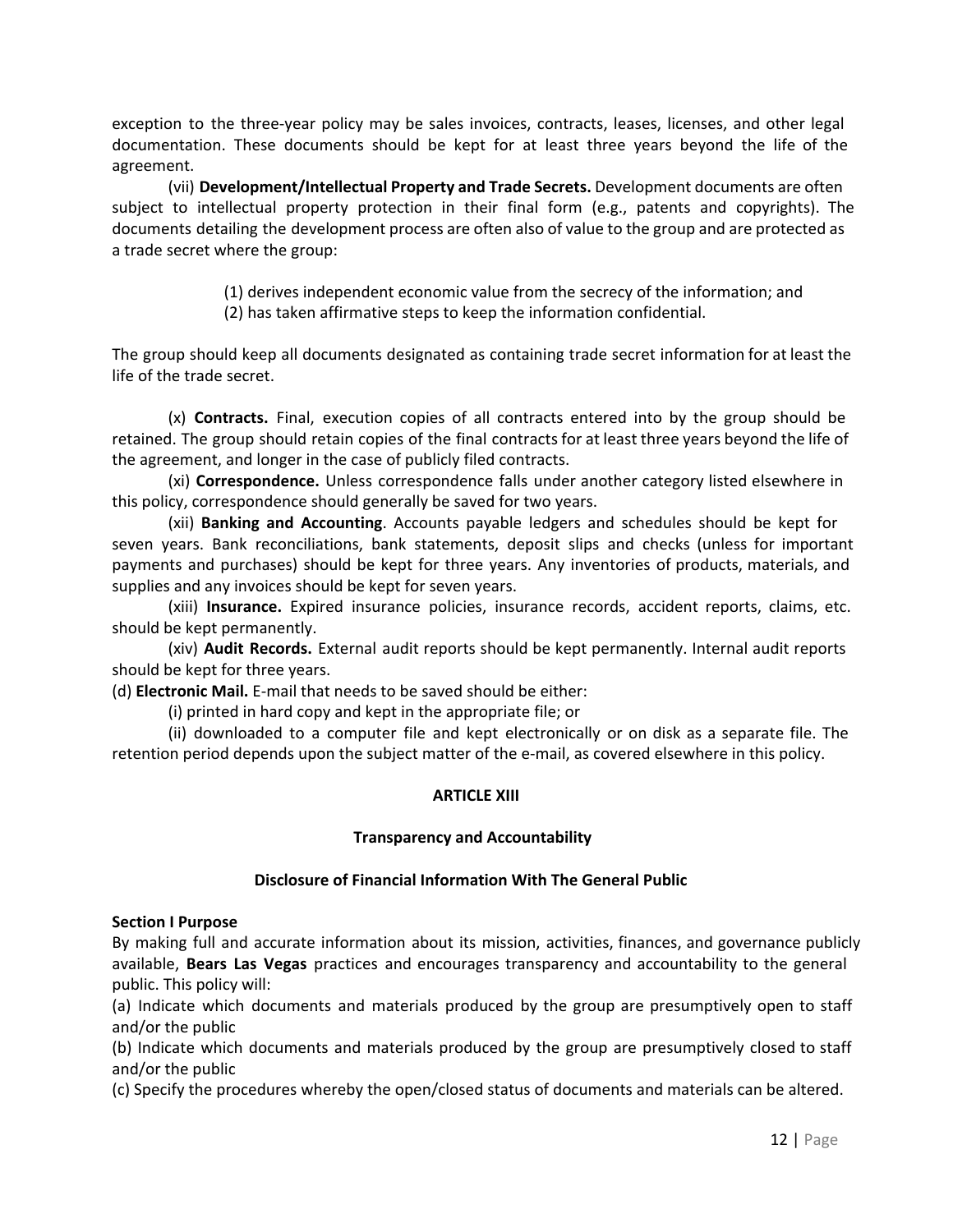The details of this policy are as follow:

# **Section II Financial and IRS documents (The form 1023 and the form 990)**

**Bears Las Vegas** shall provide its Internal Revenue forms 990, 990-T, 1023 and 5227, bylaws, conflict of interest policy, and financial statements to the general public for inspection free of charge.

## **Section III Means and Conditions of Disclosure**

**Bears Las Vegas** shall make "Widely Available" the aforementioned documents on its internet website: [www.bearslasvegas.ning.com](http://www.google.com/url?q=http%3A%2F%2Fwww.bearslasvegas.ning.com&sa=D&sntz=1&usg=AFQjCNHTjGgHxj5AslUeKDhn0w4hS-nWxg) to be viewed and inspected by the general public. Furthermore, **Bears Las Vegas** will practice due diligence in periodically update its website and/or Facebook pages to inform members that new/updated documents are posted available for review.

(a) The documents shall be posted in a format that allows an individual using the Internet to access, download, view and print them in a manner that exactly reproduces the image of the original document filed with the IRS (except information exempt from public disclosure requirements, such as contributor lists).

(b) The website shall clearly inform readers that the document is available and provide instructions for downloading it.

(c) **Bears Las Vegas** shall not charge a fee for downloading the information. Documents shall not be posted in a format that would require special computer hardware or software (other than software readily available to the public free of charge).

(d) **Bears Las Vegas** shall inform anyone requesting the information where this information can be found, including the web address. This information must be provided immediately for in-person requests and within 7 days for mailed requests. Printing and mailing costs will be the responsibility of the requestor.

# **Section IV IRS Annual Information Returns (Form 990)**

**Bears Las Vegas** shall submit the Form 990 to its board of directors prior to the filing of the Form 990. While neither the approval of the Form 990 or a review of the 990 is required under Federal law, the group's Form 990 shall be submitted to each member of the board of director's via (hard copy or email) at least 10 days before the Form 990 is filed with the IRS.

## **Section V Board**

(a) All board deliberations shall be open to the public except where the board passes a motion to make any specific portion confidential.

(b) All board minutes shall be open to the public once accepted by the board, except where the board passes a motion to make any specific portion confidential.

(c) All papers and materials considered by the board shall be open to the public following the meeting at which they are considered, except where the board passes a motion to make any specific paper or material confidential.

## **Section VI Staff Records**

(a) All staff records shall be available for consultation by the staff member concerned or by their legal representatives.

(b) No staff records shall be made available to any person outside the group except the authorized governmental agencies.

(c) Within the group, staff records shall be made available only to those persons with managerial or personnel responsibilities for that staff member, except that

(d) Staff records shall be made available to the board when requested.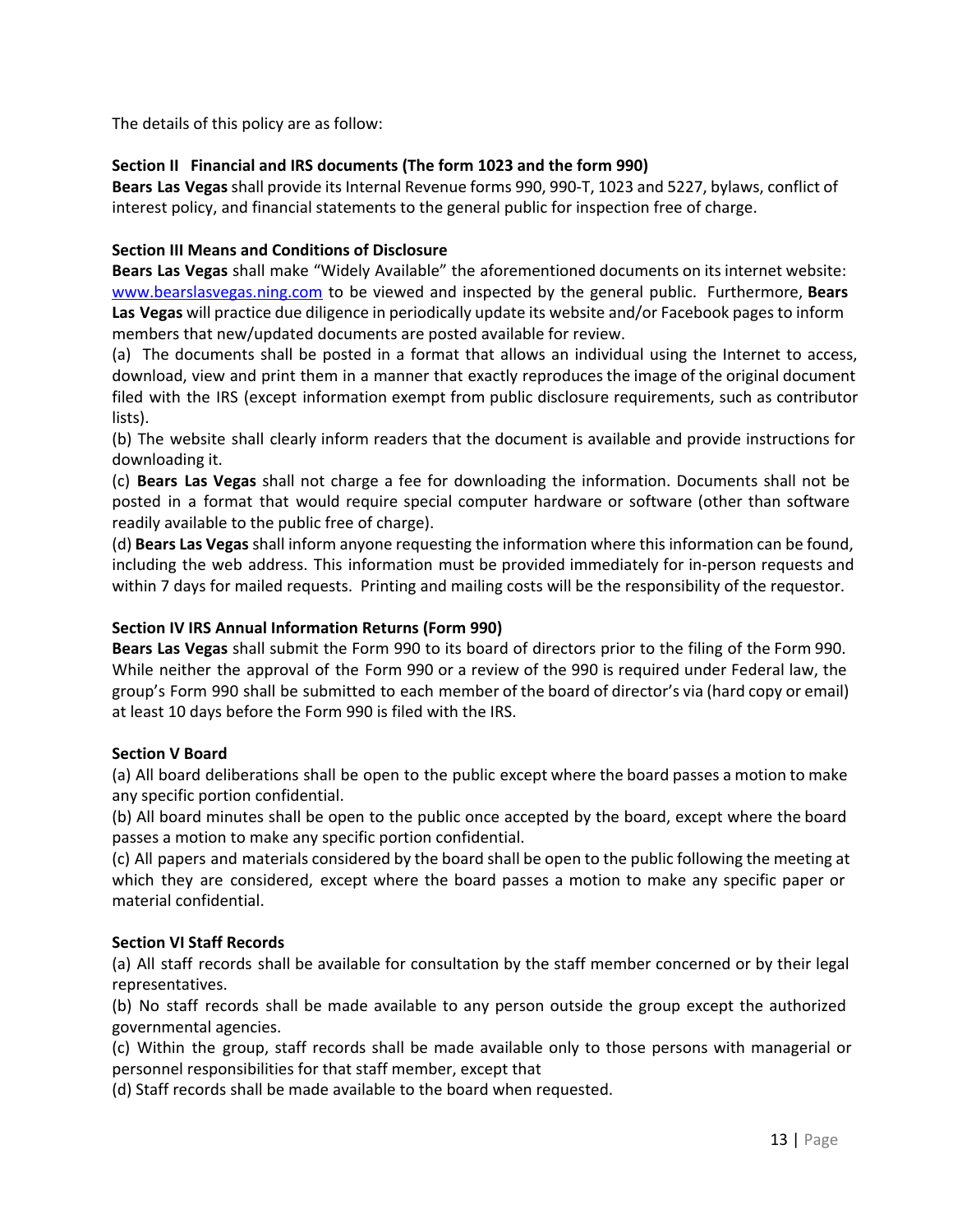### **Section VII Donor Records**

(a) All donor records shall be available for consultation by the members and donors concerned or by their legal representatives.

(b) No donor records shall be made available to any other person outside the group except the authorized governmental agencies.

(c) Within the group, donor records shall be made available only to those persons with managerial or personnel responsibilities for dealing with those donors, except that;

(d) Donor records shall be made available to the board when requested.

### **ARTICLE XIV**

### **CODES OF ETHICS AND WHISTLEBLOWER POLICY**

#### **Section I Purpose**

**Bears Las Vegas** requires and encourages directors, officers and employees to observe and practice high standards of business and personal ethics in the conduct of their duties and responsibilities. The employees and representatives of the group must practice honesty and integrity in fulfilling their responsibilities and comply with all applicable laws and regulations. It is the intent of **Bears Las Vegas** to adhere to all laws and regulations that apply to the group and the underlying purpose of this policy is to support the group's goal of legal compliance. The support of all corporate staff is necessary to achieving compliance with various laws and regulations.

#### **Section II Reporting Violations**

If any director, officer, staff or employee reasonably believes that some policy, practice, or activity of **Bears Las Vegas** is in violation of law, a written complaint must be filed by that person with the vice president or the board president.

#### **Section III Acting in Good Faith**

Anyone filing a complaint concerning a violation or suspected violation of the Code must be acting in good faith and have reasonable grounds for believing the information disclosed indicates a violation of the Code. Any allegations that prove not to be substantiated and which prove to have been made maliciously or knowingly to be false shall be viewed as a serious disciplinary offense.

#### **Section IV Retaliation**

Said person is protected from retaliation only if she/he brings the alleged unlawful activity, policy, or practice to the attention of **Bears Las Vegas** and provides the **Bears Las Vegas** with a reasonable opportunity to investigate and correct the alleged unlawful activity. The protection described below is only available to individuals that comply with this requirement.

**Bears Las Vegas** shall not retaliate against any director, officer, staff or employee who in good faith, has made a protest or raised a complaint against some practice of **Bears Las Vegas** or of another individual or entity with whom **Bears Las Vegas** has a business relationship, on the basis of a reasonable belief that the practice is in violation of law, or a clear mandate of public policy.

**Bears Las Vegas** shall not retaliate against any director, officer, staff or employee who disclose or threaten to disclose to a supervisor or a public body, any activity, policy, or practice of **Bears Las Vegas** that the individual reasonably believes is in violation of a law, or a rule, or regulation mandated pursuant